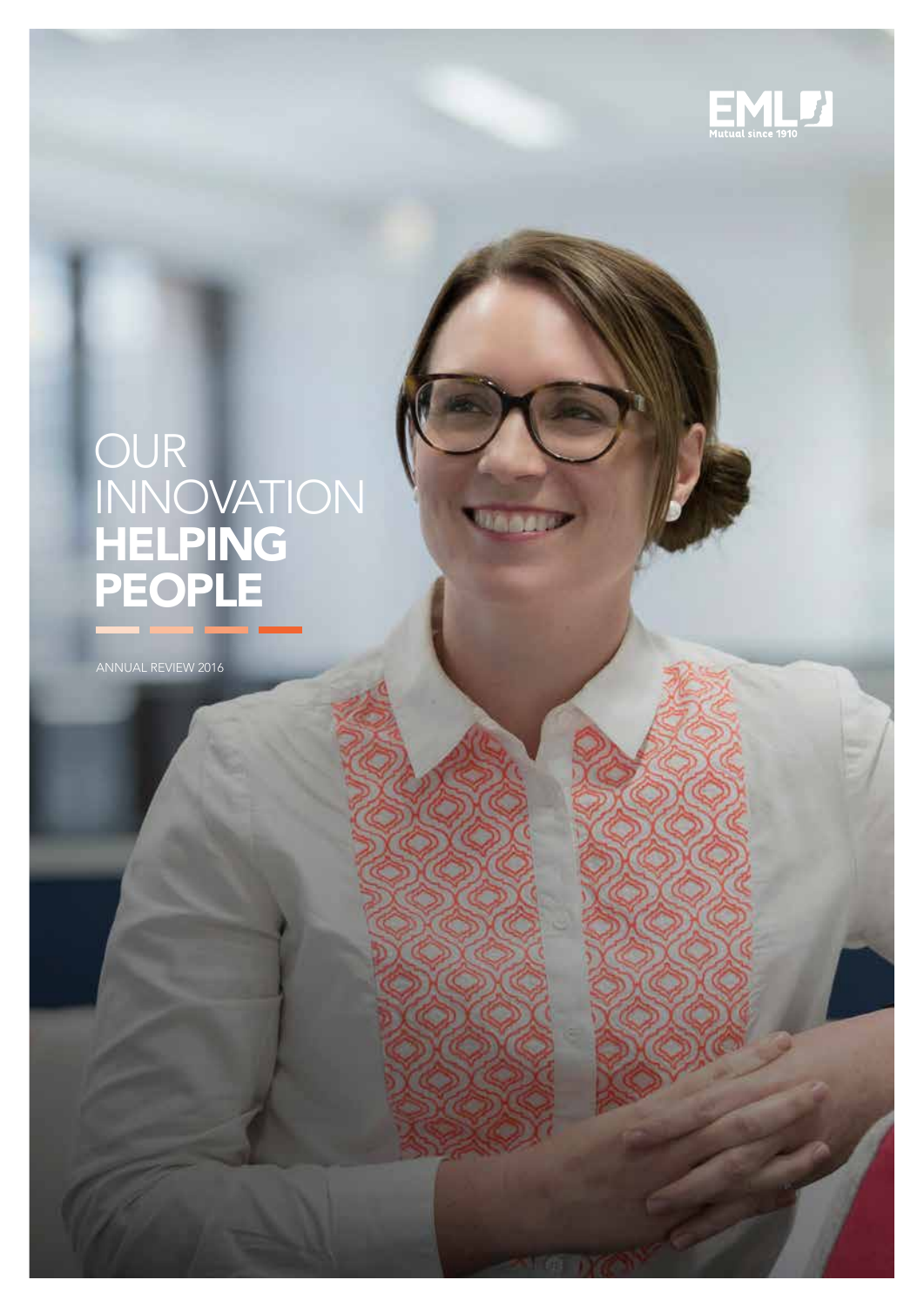# 1

MANAGED FUNDS

03

ON THE **COVER** 

12

SPECIALIST CLAIMS SERVICES

4

CHAIRMAN'S MESSAGE

14

OUR **STORIES** 

05

MESSAGE

CHIEF EXECUTVE

16

**CONTACTS** 

06

**OUR STORIES** 

08 **MEMBERS BENEFITS**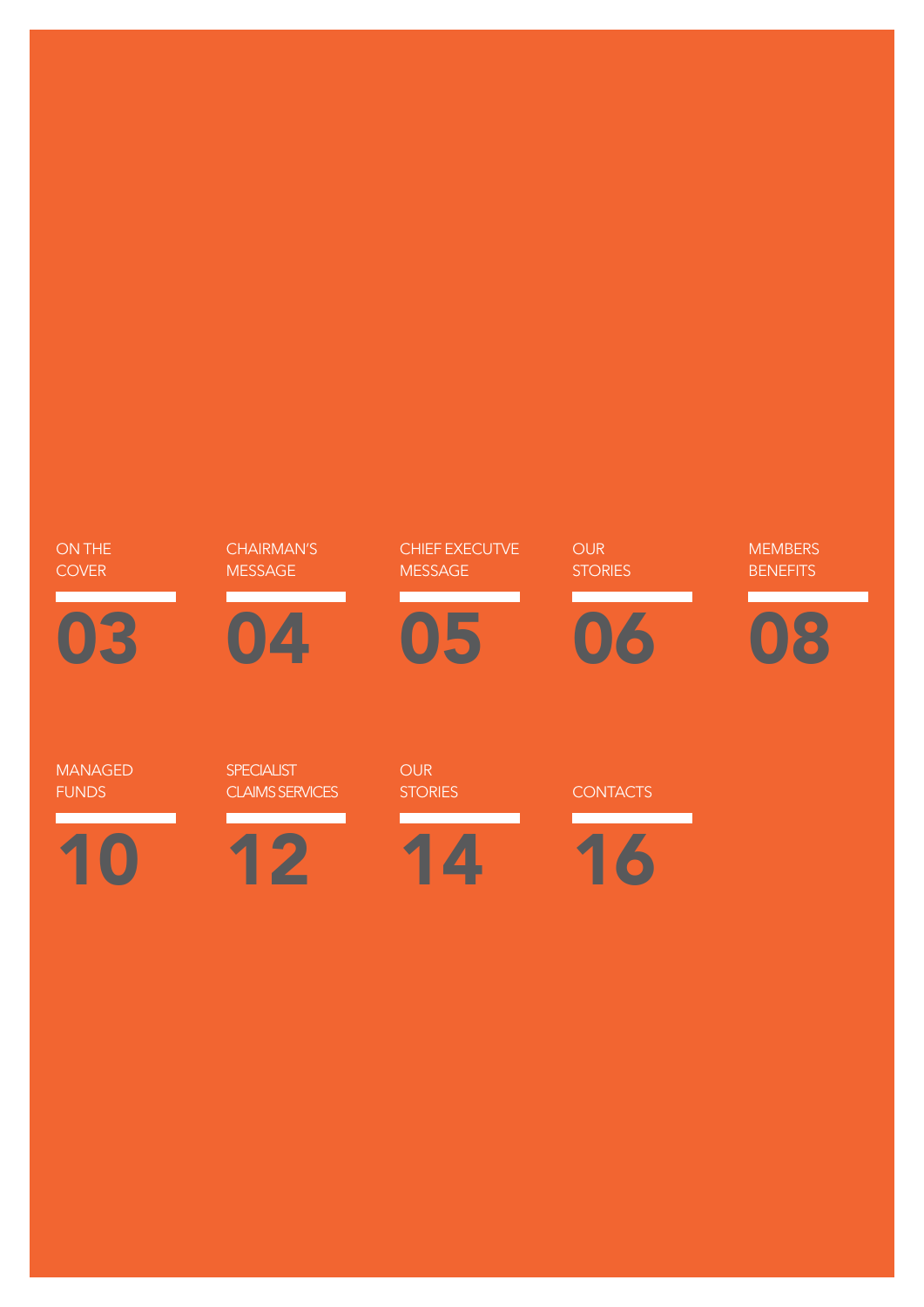### ON THE COVER: OUR CUSTOMERS ARE AT THE HEART OF EVERYTHING WE DO

Fostering more positive and efficient human behaviours is at the heart of Behavioural Insights – a global movement which draws on research into behavioural economics and psychology.

Since 2014 Rebecca Neilson, Claims Manager NSI NSW / QLD and an EML team of experts have been at the forefront of applying behavioural insights across the management of claims to improve recovery rates of work.

"EML's methodology offers a positive and human-centred approach to helping people take a positive approach to recover health and regain good work," she says.

With focus on our customer's recovery journey and engagement dat, results to date have been positive.

Rebecca has presented her insights and results at both national and international forums, including the 2015 Actuaries Institute Summit in November 2015 and the 2016 International Disability Management Forum in Malaysia.

### AS THE ONLY WORKERS COMPENSATION MUTUAL IN AUSTRALIA, WE OPERATE SOLELY FOR THE BENEFIT OF OUR EMPLOYER MEMBERS. WE REINVEST PART OF OUR PROFITS BACK INTO MEMBER BENEFITS, PROVIDING OUR CUSTOMERS WITH ACCESS TO A RANGE OF TOOLS AND SERVICES DESIGNED TO HELP THEM PREVENT AND REDUCE WORKPLACE INJURIES.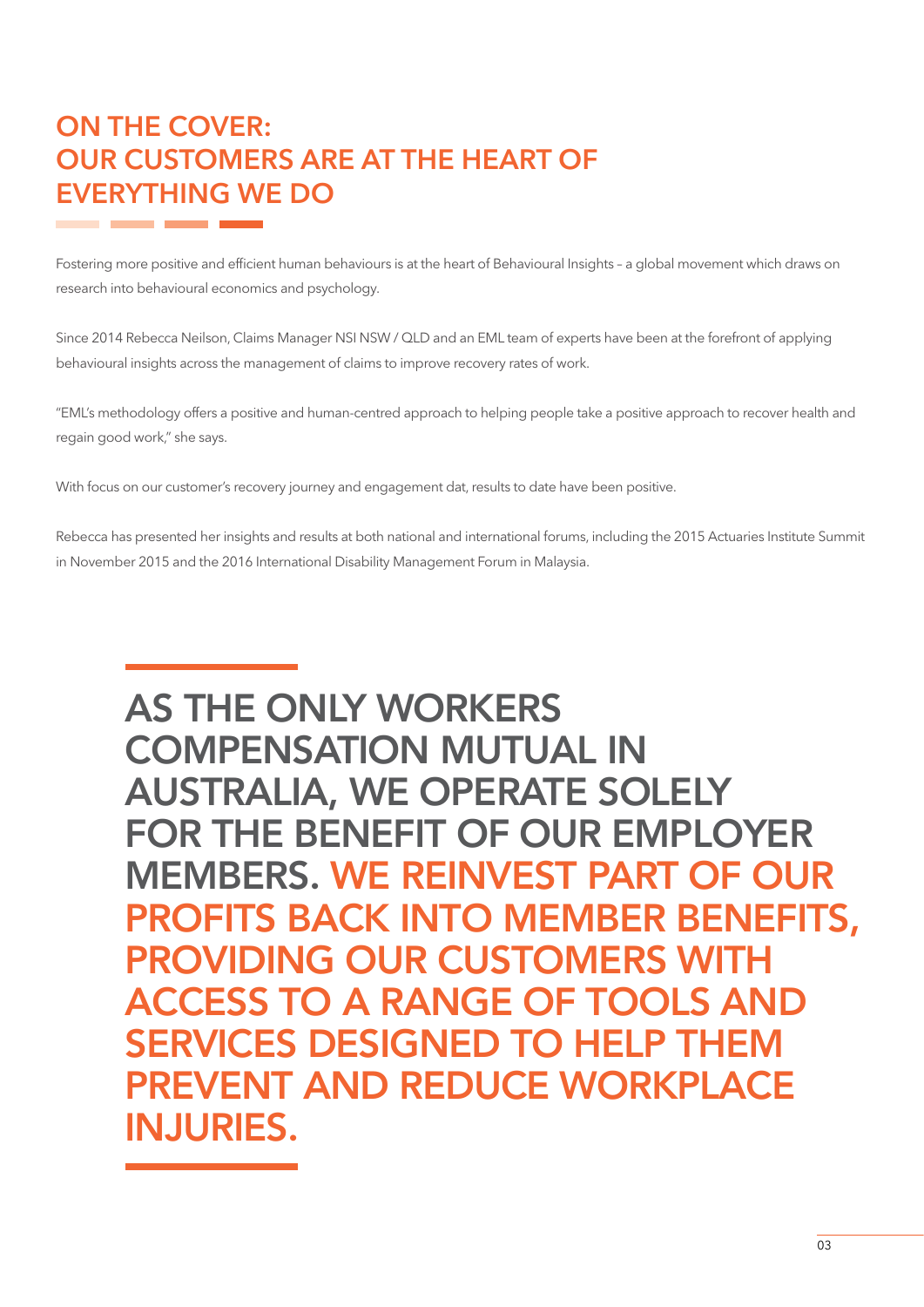## CHAIRMAN'S MESSAGE



IN THIS OUR 106TH YEAR OF OPERATIONS WE HAVE CONTINUED TO REMAIN FOCUSED ON HELPING OUR MEMBERS AND WORKERS STAY SAFE AT WORK.

Over recent years we have continued to evolve from being a workers compensation agent who facilitates claims, to one of continuous diversification and expansion of specialist services to become a leader in personal injury management.

Our unique structure as a mutual company has enabled us to embrace long-term opportunities without the demands of delivering to shareholders. This focus continues to influence the direction of our investments in core services, geographic growth and member benefits.

As we have expanded into new markets we have increased our focus on supporting scheme issues, enhanced services through mobile case management and technology, and continued investment in scientific research to deliver the best return to health and good work possible for our customers.

Building on the mutual's work to date, we remain attuned to the changing regulatory environment in the schemes we operate in, whilst remaining nimble in the services that we deliver to our customers. That's why we have, over the last four years, invested more than \$26 million to fund initiatives that support health and safety, risk management and return to work projects.

Our strong working partnerships with our Scheme stakeholders has enabled us to expand our services and member base. A highlight of the year was the announcement by WorkSafe Victoria of our appointment to become part of their agent panel, effective 1 July 2016. With this ongoing expansion, which includes new premises in the Melbourne CBD and Geelong, we now have 1,400 employees nationally across nine regional and metro locations.

EML acknowledged an important milestone with the 10th anniversary of our partnership with ReturntoWorkSA. I am delighted that our contract has been extended until 2022, which will allow us to continue to deliver to our South Australian customers a scheme centred around personalised and face-toface support to bring about the best possible returnto-work outcomes.

This year we also launched our new brand and logo providing us with a fresh identity to bring together our people, our partnerships and mutuality, whilst also respectful of our heritage of providing personalised support to our customers.

On behalf of the board, I would like to take this opportunity to thank Mark Coyne, his executive management team and all staff for their commitment and dedication in ensuring we retain our leadership position.

To our members I thank you for continuing to support EML. Helping people recover from workplace injury is something we have been doing for over a century and I feel inspired and confident that we will continue to be leaders in this specialist industry for many years to come.

 $ws2$ 

WILLIAM O'REILLY Chairman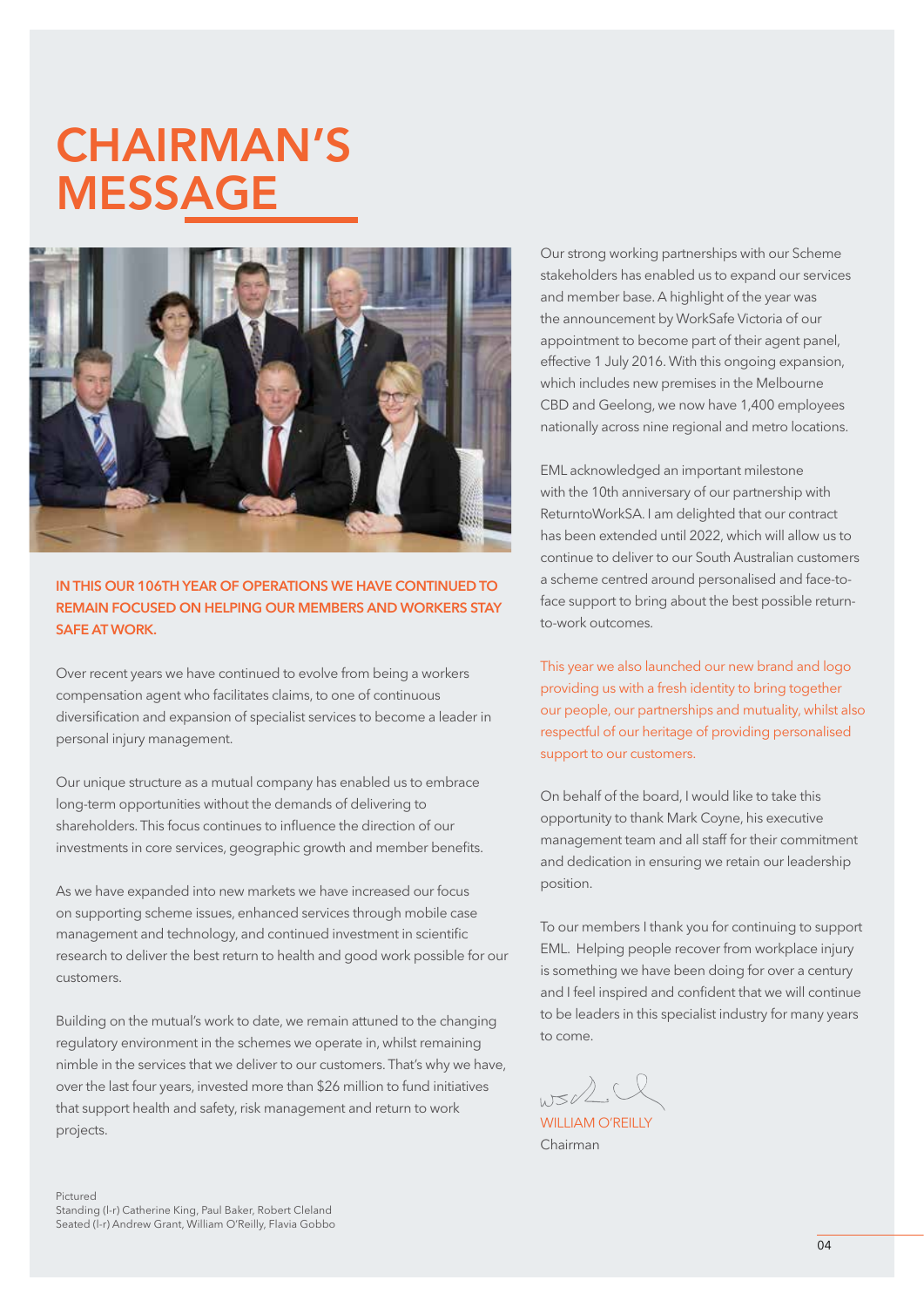# CHIEF EXECUTIVE'S MESSAGE

WE HELP PEOPLE GET THEIR LIVES BACK IS NOT ONLY THE PURPOSE BEHIND OUR BUSINESS, IT IS AT THE HEART OF WHAT WE DO, HOW WE ENGAGE WITH OUR CUSTOMERS AND THE BROADER PERSONAL INJURY INDUSTRY.

We remain firmly focused on helping workers get back to safe, sustainable work; continuing to work together with our Scheme partners, employers, our intermediary partners and providers to ensure that people feel empowered to safeguard their workplaces and proactively regain health and work following workplace injury.

The last 12 months has been punctuated by a number of major growth, diversification and transformation activities which have delivered on a number of EML's strategic ambitions.

The appointment of EML as a member of WorkSafe Victoria's Agent panel was welcomed by all, enabling us to provide services across NSW, SA and Victoria schemes. We look forward to forging strong relationships with our regulatory partners and customers as we establish our presence in this state.

Our national self-insurance portfolio expanded with several new companies turning to EML for claims expertise.

And our newly emerged life insurance claims company EMLife aims to meet the growing pressures of our life insurance partners by offering an innovative services which best leverage EML's 100 years' of claims expertise and tail liability management expertise.

Not only does this provide employers with expanded capability, reach and scale unmatched by other providers. But also enables us to leverage our cross-scheme insights, expertise and service innovations to even more customers.

Backed by this confidence and willingness for change at all levels of business operations, we took the opportunity to rebrand from Employers Mutual to EML. The new name and branding still reflect our proud history as one of Australia's oldest and most respected mutuals.

We believe strong investment in research and working partnerships are required in order to address the many complex issues arising from the needs of workers.



We continue to work with leading researchers to find new and better ways to support the health and wellbeing of those workers we are here to help.

Working with ReturntoWorkSA we launched our fleet 50 mobile claims specialists in South Australia which has proven to be a successful formula. Combining personal care with the specialist expertise of our case managers. Feedback from employers and workers has been positive and we're proud to be the only agent now piloting this service in New South Wales and Victoria.

Our investment in technology and online services is also empowering our customers with increased information to make better risk decisions and manage their return to work, including the launch of our first worker and broker app and online portal that gives workers and brokers and convenient access to their information.

We continue to be recognised by our industry peers for our continued investment and performance. Over the past year EML was recognised and awarded, Best WHS Training Program by NCSA Foundation National Safety Awards, Winner Swiss Re Excellence & Innovation in Return to Work Award as well as being dual finalists at the ANZIIF awards in the categories for Small-Medium General Insurance Cvompany of the Year and Innovation of the Year.

Our national workforce remains a vital part in leading the evolution of EML into a true personal injury partner. They bring high expectations of the organisation they have chosen to be part of. Their ability to innovate, and find new ways to support and advice to our customers, continue to remain an important ingredient in our continued growth.

It's fantastic to see so many of our people recognised for their effort and dedication to the important work we do every day to help people get their lives back.

MARK COYNE Chief Executive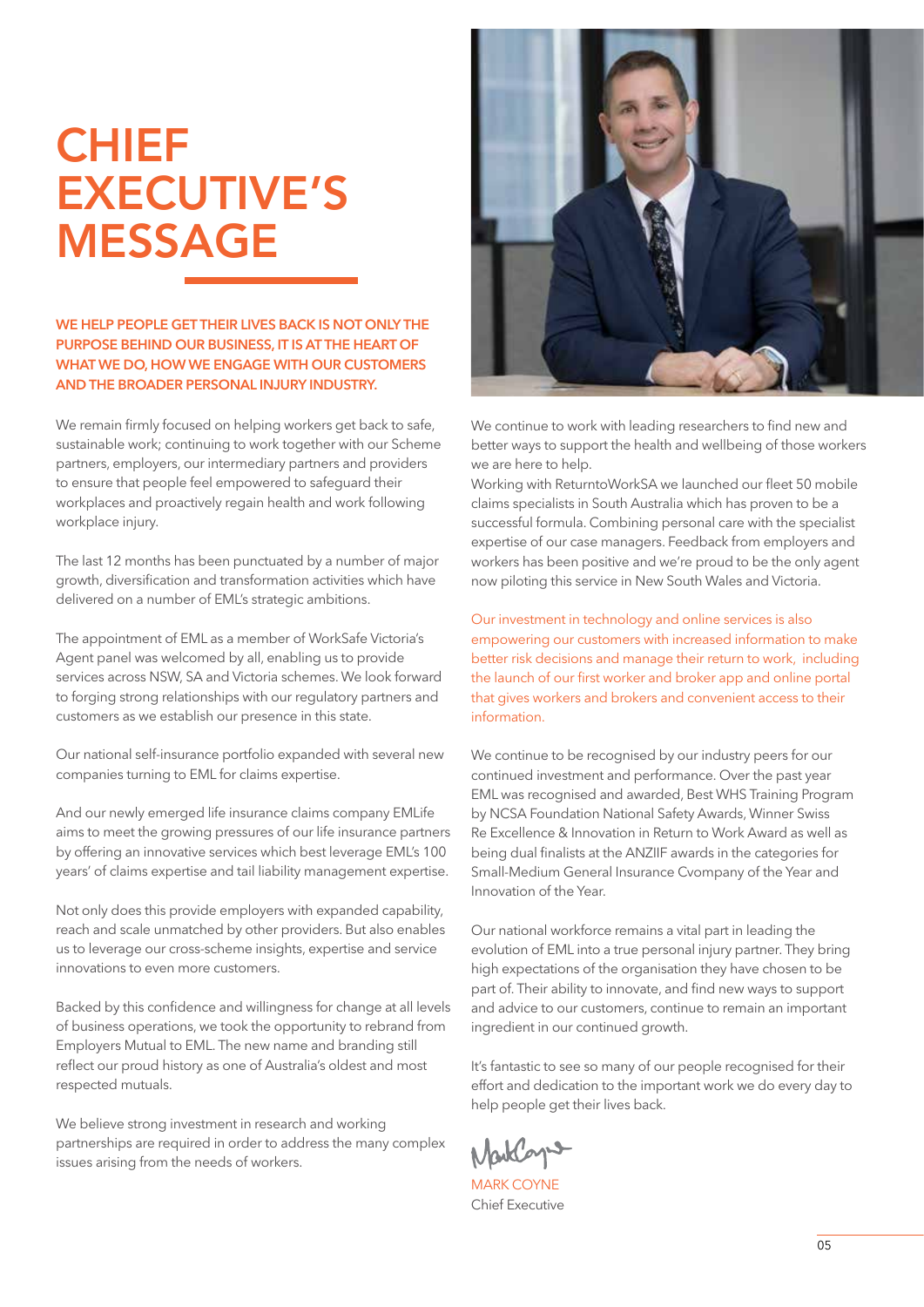### SUPPORTING THOSE ON THE FRONT LINE

WITH OVER 5,000 POLICE IN NSW ANNUALLY TURNING TO EML FOR HELP STRIKING A BALANCE BETWEEN DELIVERING PROACTIVE CLAIMS MANAGEMENT AND CLAIMS PERFORMANCE DOESN'T ALWAYS MEAN COMPROMISING ON SERVICE.

That's according to EML's Risk Management Specialist, Christie Solway whose claims portfolio reporting model is delivering improved outcomes for NSW Police and injured police officers.

Her secret? Completely transforming claims management as we know it, concentrating on high risk claims instead of high cost claims.

"The ability to prioritise claims not only allows for a greater level of intervention and collaboration with NSW Police, but provide heightened level of care and support where it is needed most" she says.

Christie's leadership in delivering this project has had enduring benefits for NSW Police, icare and EML, with the pilot reporting model subsequently rolled out to all NSW Police Local Area Commands with education and collaboration continuing to reap positive results for NSW Police.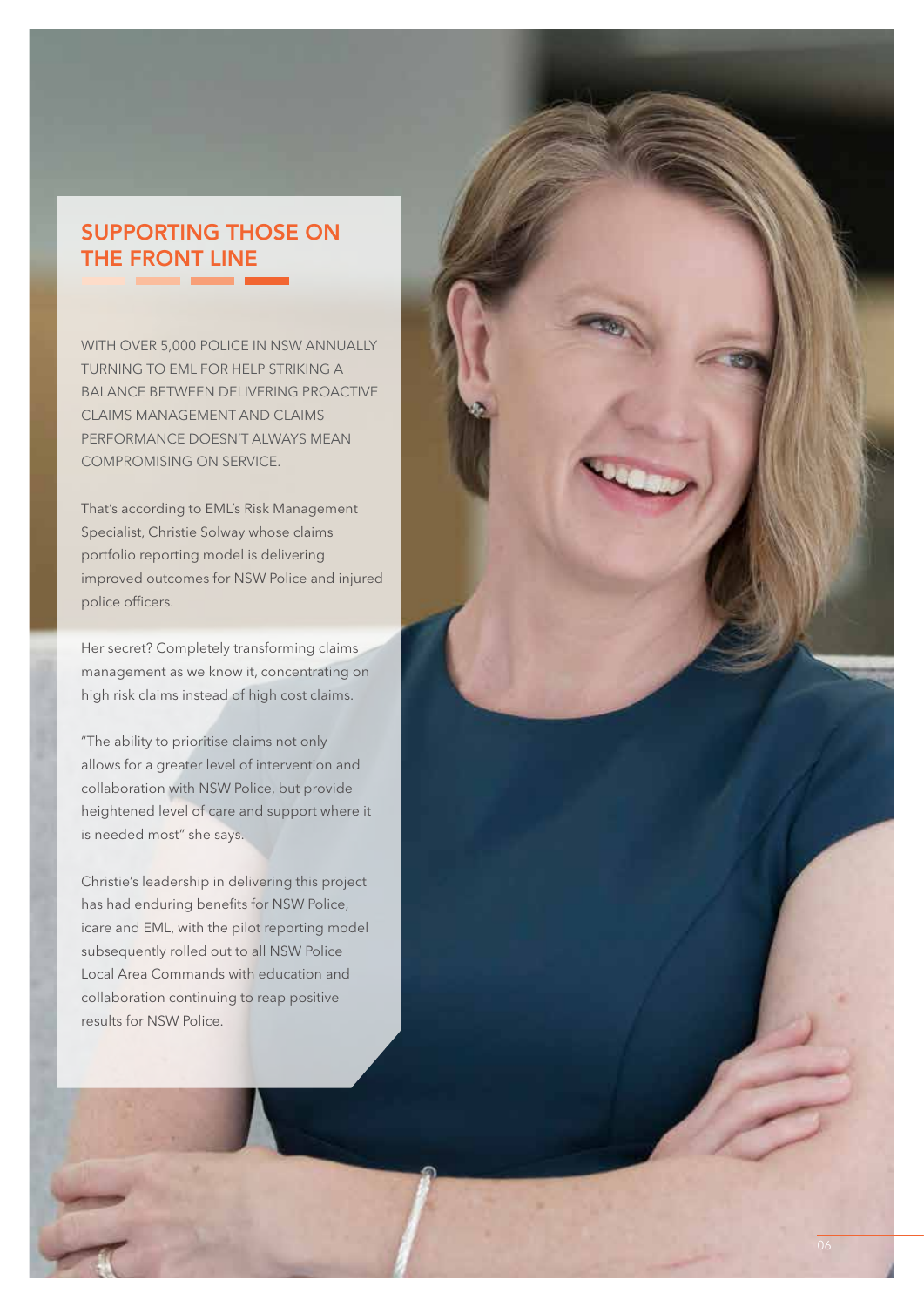### DELIVERING PERSONAL SERVICE WHEREVER THAT MAY BE

--

AS ONE OF EML'S FIRST EVER MOBILE CLAIMS SPECIALIST, DANIEL WHITFORD HAD NO IDEA HOW BIG SOUTH AUSTRALIA REALLY WAS UNTIL HE HIT THE ROAD.

An important and positive inclusion in the legislation in South Australia has been the requirement to personalise service for injured workers and their employers. EML has responded by employing 50 Mobile Claims Specialists to provide face-to-face support to customers in metropolitan and regional South Australia.

"A big push for EML is getting support out to the regions, where before support would have been via the phone – now we truly are able to see things from everyone's perspective," says Daniel.

Along with a lot of carpool karaoke and coffees to help the kilometres go by, Daniel and his fellow mobile specialists relish being able to get face-to-face with workers and their employer, taking the time to get to know them and finding out how best to best help them.

"It's really enjoyable visiting customers, as it gives me an opportunity to develop a deeper understanding of the challenges both employers and injured workers face," he says.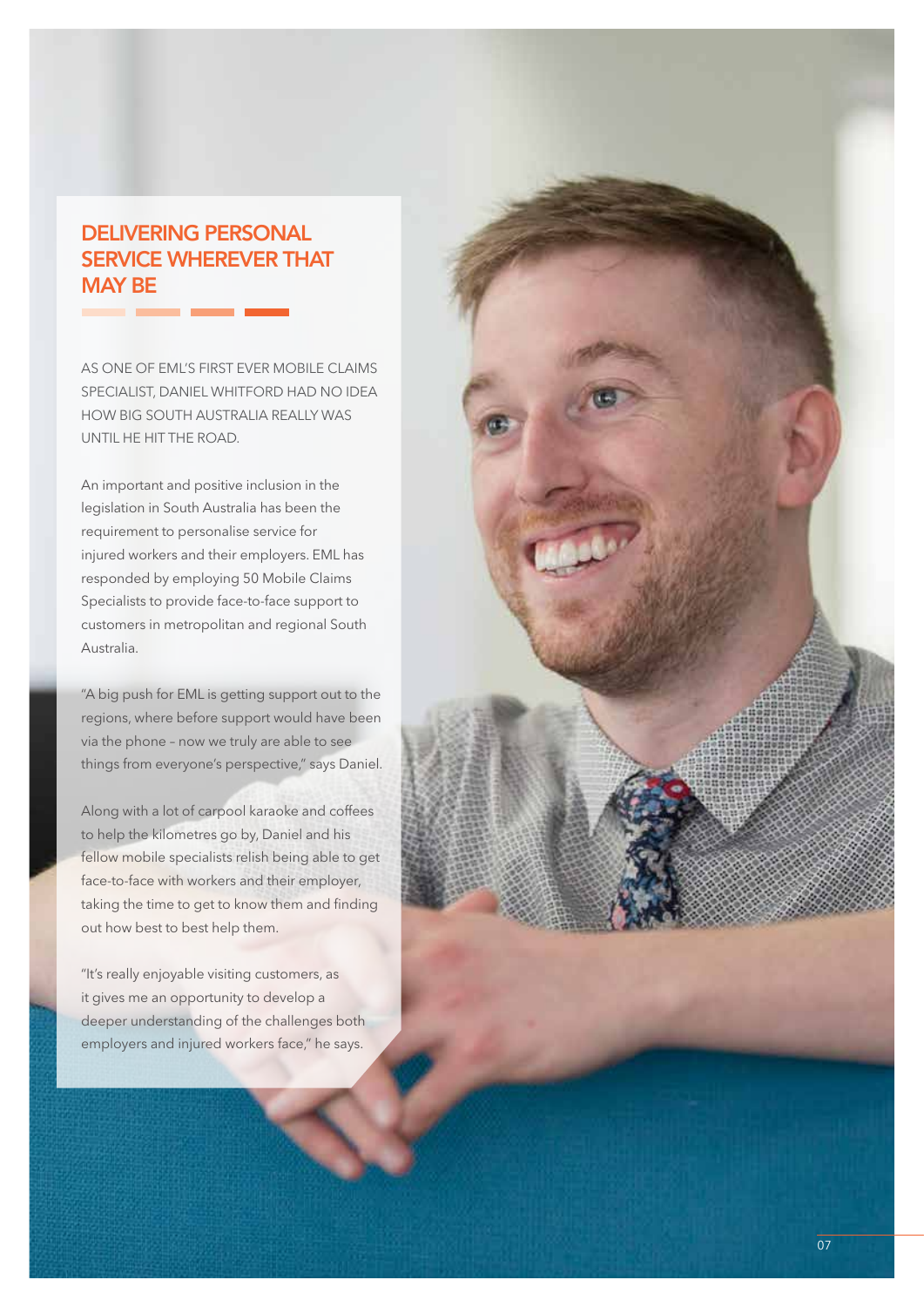# **MEMBERS BENEFITS**



AS A MUTUAL WE HELP OUR CUSTOMERS THROUGH MEMBER BENEFITS, REINVESTING PROFITS BACK INTO PROGRAMS AND SERVICES WHICH HELP MAKE OUR MEMBERS' WORKPLACES SAFER. ACROSS THE 2015-16 FINANCIAL YEAR WE COMMITTED OVER \$9.9 MILLION TOWARDS A RANGE OF PRODUCTS AND INITIATIVES AIMED AT SUPPORTING OUR CUSTOMERS AND THE BROADER COMMUNITY TO IMPROVE WORKPLACE RISK.

At EML, we think helping people get their lives back is not simply something that stops at case management. We believe our role as a mutual is an important one, and through our investment in member benefits we can lead the future of sustainable return to work and health and wellbeing outcomes.

This year we extended our investment in world class research, partnering with our Scheme Agencies and leading academia (nationally and internationally) to drive innovation in new treatments and recovery services for workers.

Our program of work is now delivering projects that have demonstrated significant financial and return to work (RTW) outcomes.

The Expert Guidelines for Diagnosis and Treatment of Post-traumatic Stress Disorder (PTSD) in Emergency Service Workers was launched in 2015 and working with our Emergency Services partners continues to be implemented by practitioners, employers and our claims managers.

Our partnership with icare, the Ministry of Health and Sydney University continues with the WISE study, developing a triage process to identify claims with psychosocial risk factors, with the pilot delivering results showing workers were able to return to work sooner and more sustainably.

We continue a controlled trial in collaboration with Monash University and an international panel of researchers with the PACE project, developing a claim triage tool to identify high risk claims.

EML were proud to have several member benefit funded projects recognised at peak industry awards this year, including:

- The WISE Study which was awarded the 2016 Swiss Re Excellence & Innovation in Return to Work Award and Winner at the icare TMF 2016 Awards for Excellence - Outstanding Frameworks and Systems
- The Expert Guidelines for PTSD in Emergency Services was a finalist at the 2016 ANZIIF Innovation of the Year and Highly Commended at the icare TMF 2016 Awards for Excellence – Innovation Process
- Behavioural Insights program awarded winner icare CASE Awards Service to icare Self Insurance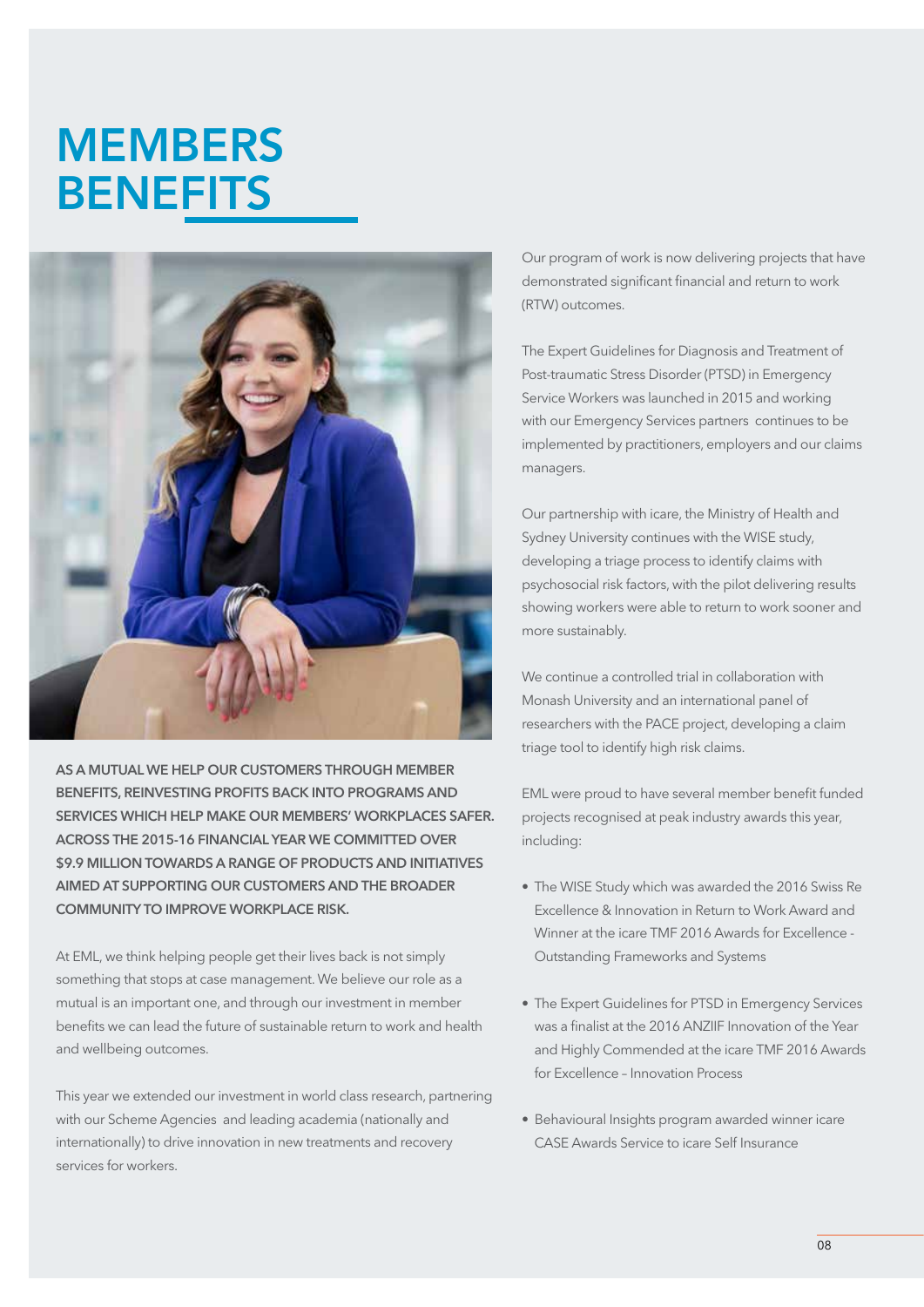#### WE ARE PROUD OF THE STRIDES WE HAVE MADE IN ACTIVELY HELPING TO IMPROVE ACCESS AND ENGAGEMENT OF THOUSANDS OF EMPLOYERS AND THEIR WORKERS.

From online workplace risk products, to funding targeted initiatives and world-first research programs and partnerships, the range of tools and services that can significantly improve their physical and mental health and wellbeing continues to grow.

Major enhancements to our member benefit online products now provide our customers with new and improved health and safety tools and functionalities.

THE NEWLY LAUNCHED EMHEALTH, PROVIDES A FREE ONLINE HEALTH AND WELLNESS PROGRAM SYSTEM, HELPING EMPLOYERS DESIGN, IMPLEMENT AND ASSESS A COMPREHENSIVE HEALTH AND WELLNESS PROGRAM.

EMsafe our online work health and safety management system underwent a major upgrade with enhancements delivering new features and improved workflow for users.

EMsafe and EMhealth are now completely integrated providing users with single point online access to all their WHS and health and wellbeing data.

We also launched a 'Managing Psychological Conditions in the Workplace' online course in EMlearning, our online training and learning management system.

EML also funded two new workplace risk advisors in South Australia to provide employers with injury prevention support, identifying and assessing risk of injury in the workplace.

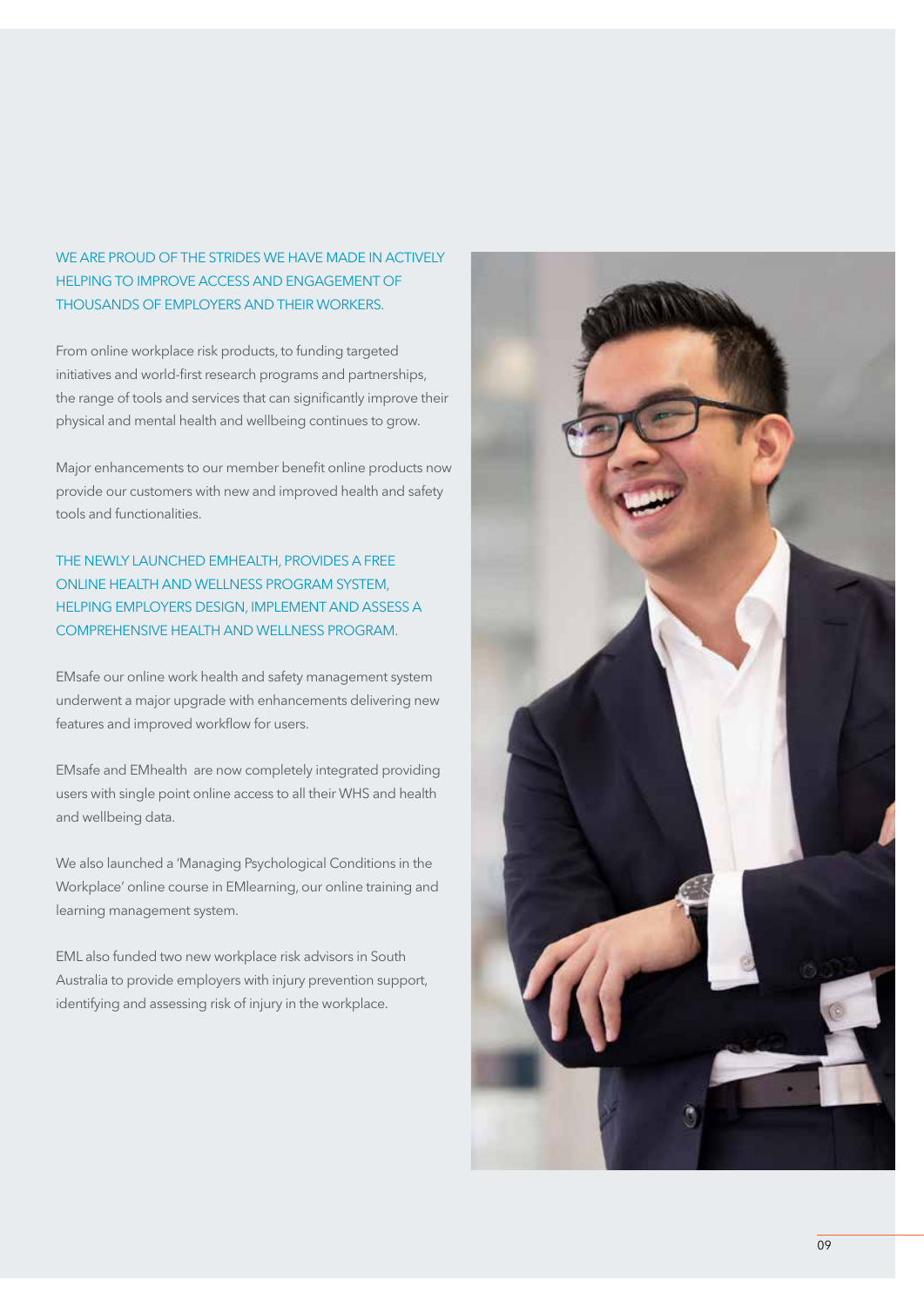# MANAGED FUNDS

OUR WORK MEANS WE ARE OFTEN DEALING WITH PEOPLE WHO ARE FACING DIFFICULT SITUATIONS, SO WE KNOW IT'S IMPORTANT TO HAVE THE CUSTOMER'S NEEDS FRONT OF MIND.

As an appointed agent for icare workers insurance, icare self insurance, ReturnToWorkSA and Worksafe Victoria, EML's workers compensation managed fund combines the provision of claims management services to workers, employers and government agencies across several Scheme jurisdictions.

#### NEW SOUTH WALES

In August 2015, icare (Insurance and Care NSW) was formed as the single customer-focused insurance and care service provider. EML's mission, purpose and values have a natural synergy with icare's mantra of 'social mind, commercial heart, person-centric services', with our NSW program of work that spans three focus areas:

- return to work and claims management initiatives
- policy management strategies
- stakeholder engagement.

Our commitment of \$4 million in member benefit funding has been dedicated to delivering a number of scheme impacting projects including:

- Mobile Case Management pilot that has delivered more than 500 workplace visits to support small employers and workers navigate the early stages of a claim
- Community Transition project, which is currently under development in consultation with icare and uFirst, will help us better transition injured workers to independent living
- The PACE project working with the Institute for Safety, Compensation and Recovery Research (ISCRR) and Monash University has delivered a claims triage tool and service pathways that will ensure we meet our customers' needs. Currently in pilot, this is set to launch in early 2017.



IN RESPONSE TO GROWING CONSUMER DEMAND WE DELIVERED A MAJOR ENHANCEMENT TO OUR ONLINE PORTAL EMPOWER, PROVIDING EMPLOYERS, WORKERS AND BROKERS READY ACCESS TO THEIR CLAIMS AND POLICY INFORMATION.

#### SOUTH AUSTRALIA

2016 marked our tenth year anniversary of partnership with ReturntoWorkSA (RTWSA) and the extension of our contract to provide services until 2022.

This partnership will enable us to firmly embed recent positive changes while investing in meaningful services to ensure the long-term durability of the South Australian scheme.

Our fleet of 50 Mobile Claims Specialists provide face-toface support to customers in metropolitan and regional South Australia, recording over 11,000 visits in just over 12 months.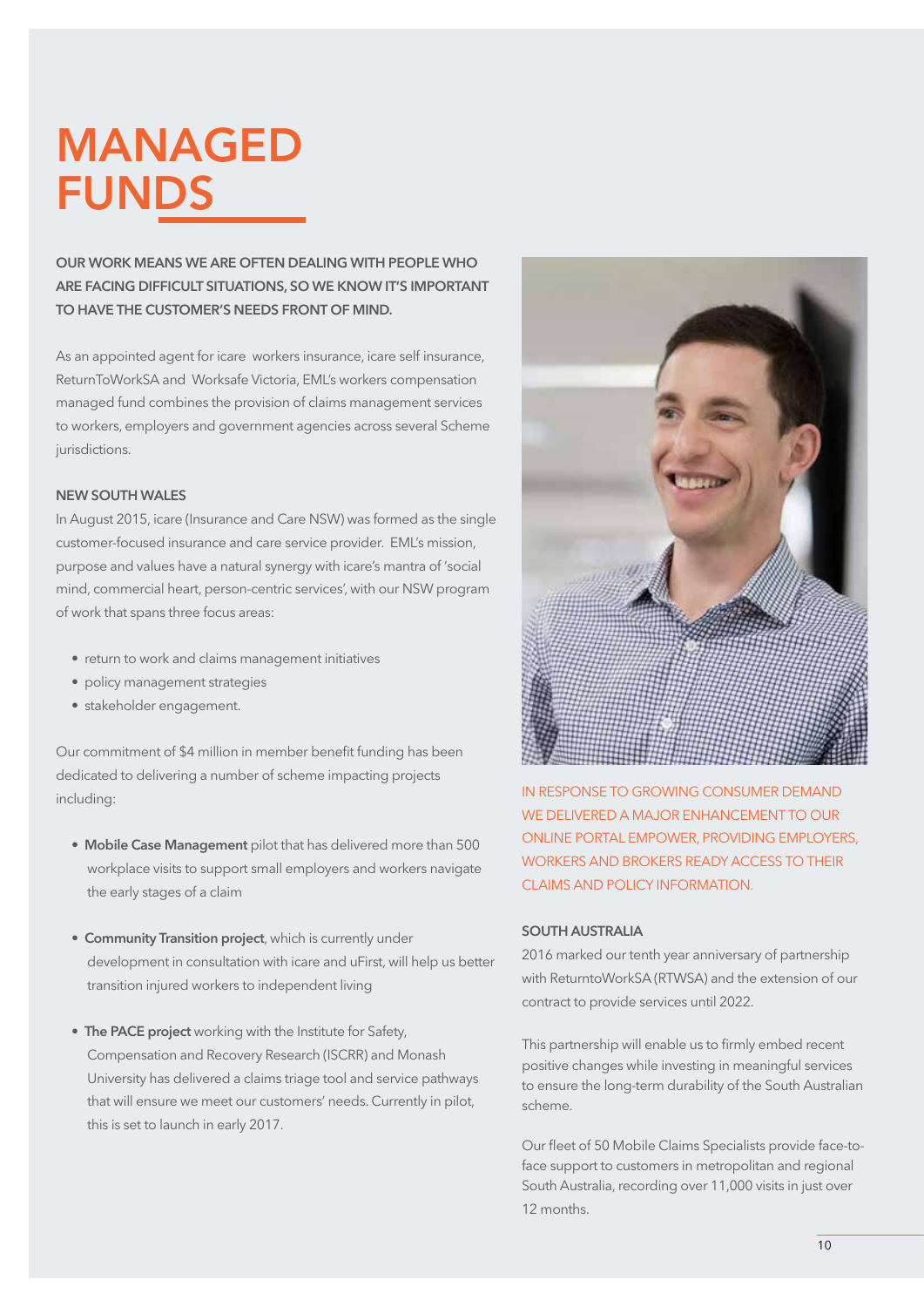We've also enhanced our regional presence with the placement of a Regional Development Manager and dedicated Mobile Claims Specialists in the south east, Eyre Peninsular, Riverland regions.

Our partnership with Business SA grew stronger, and we brought together the nine heads of regional commerce for a round table workshop with a view to understanding key issues as they relate generally to regional South Australia and to specific towns. This translated into a series of roadshows across 2015/16.

#### TREASURY MANAGED FUND

EML manages 49 % of the Treasury Managed Fund (TMF) portfolio, which operates under icare Self Insurance (formerly NSW SiCorp), including Ministry of Health (NSW South), NSW Police, Fire and Rescue NSW, Premier and Cabinet and Planning.

Partnering with the Ministry of Health and icare the WISE early intervention trial – a world first innovation that involved applying psychological treatment to musculoskeletal claims with a psychosocial overlay – was scaled up across the Health portfolio in 2015/16.

The study was also recipient of the Swiss Re Excellence & Innovation In Return to Work Award in 2016.

Demonstrating best practice psychological claims management through innovation EML implemented an early intervention model for psychological injuries to enhance our support for Police and Emergency Services workers. The model involves applying our Return To Work specialists with a psychological qualifications to all new psychological injury claims to work with treating professionals to establish diagnosis and commence treatment as quickly as possible.

Following the high profile launch of the Expert Guidelines: Diagnosis and Treatment of Post-Traumatic Stress Disorder in Emergency Service Workers in 2015, EML has continued our focus on providing heightened support for workers experiencing psychological injuries.

icare, EML funded a PTSD seminar for 250 NSW Fire and Rescue workers in November 2015. The purpose of the day was to showcase the programs Fire & Rescue are implementing in collaboration with EML to combat PTSD, and to educate Fire & Rescue and EML employees about how we can work together to implement evidence based strategies to manage PTSD.

The Guidelines received further recognition as a finalist in the Innovation of the Year category of the Australian Insurance Institute Awards. They have also been instrumental in lifting the profile of PTSD and are assisting clinicians in their everyday practice to deliver evidence-based treatment that improves the lives of emergency services workers diagnosed with PTSD.

#### VICTORIA

EML were pleased to be announced as an appointed agent for WorkSafe Victoria, managing workers insurance and compensation claims effective 1 July 2016. Our newly formed Victorian team is based across EML's premises in the Melbourne CBD and Geelong, are now 225 staff servicing regional and metro locations.



AS A SPECIALIST PROVIDER IN WORKERS COMPENSATION, OUR TEAMS ARE LOOKING FORWARD TO WORKING WITH WORKSAFE VICTORIA TO DELIVER THE BEST OUTCOMES FOR WORKERS, EMPLOYERS AND OUR INDUSTRY PARTNERS.

Together with our partners at NSW Fire and Rescue and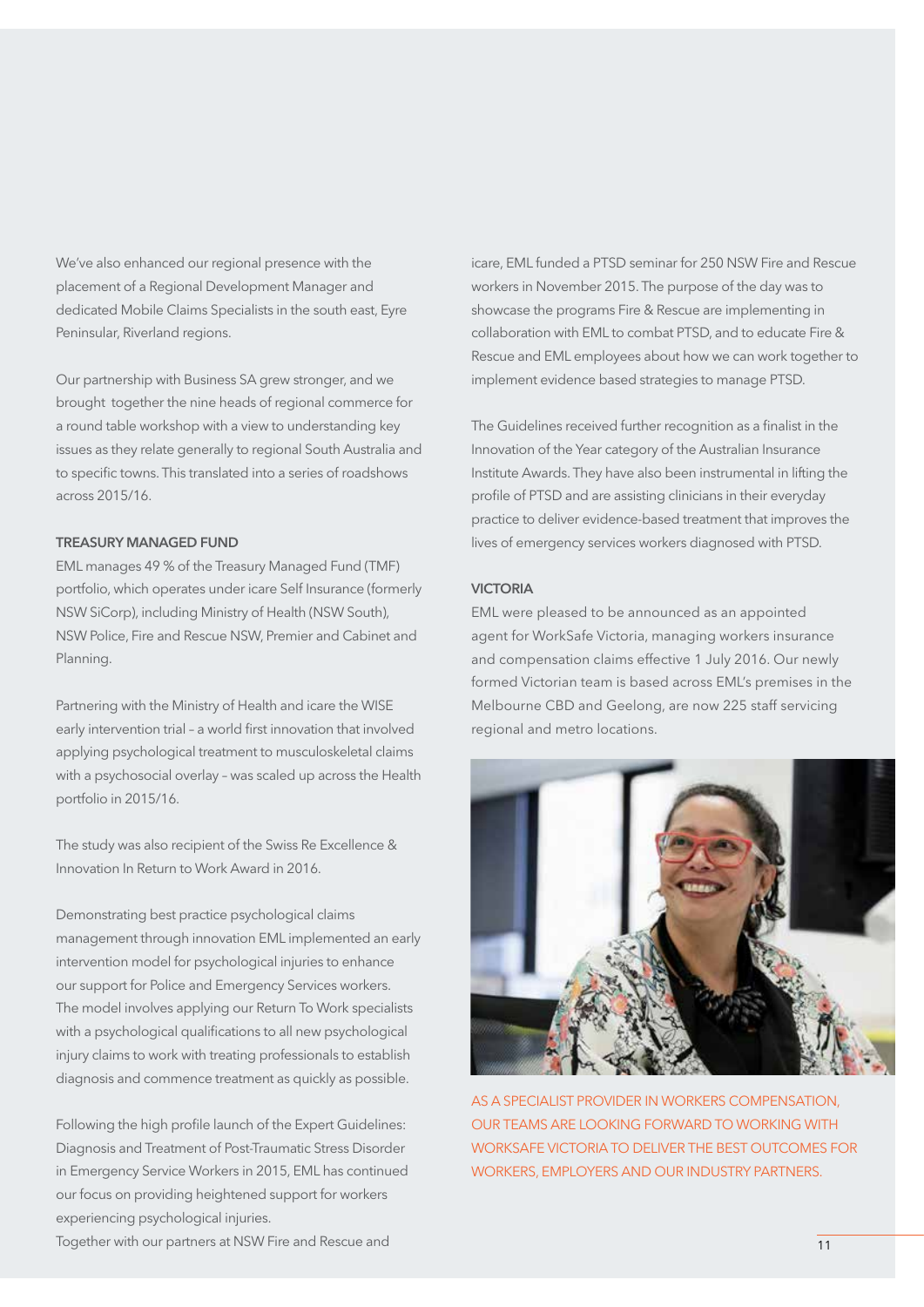# SPECIALIST CLAIMS SERVICES WHICH DRIVE IMPROVED **OUTCOMES**



#### HOTEL EMPLOYERS MUTUAL

FOR OVER EIGHT YEARS, HOSPITALITY EMPLOYERS MUTUAL HAS BEEN THE INDUTRY PREFFERED INSURER, DELIVERING LEADING RETURN TO WORK RATES AND SETTER THE BENCHMAR FOR WORK HEALTH SAFETY SUPPORT FOR ITS CUSTOMERS.

Hospitality Employers Mutual Limited (Hospitality) supports over 1,600 accommodation hotels, pubs and clubs venues in NSW, providing industry specific workers compensation insurance through two brands, Hotel Employers Mutual (HEM) and Club Employers Mutual (CEM).

With a team of 42 trained specialists – most of which have an allied health background – Hospitality underwrites over \$2.7 billion in wages.

As a fully APRA licenced specialised insurer, Hospitality maintains an effective rapport with its two main prudential regulatory institutions, APRA and WorkCover NSW (SIRA). This is underpinned by a solid risk management culture and customer service focus throughout the organisation, from the Board down.

A highlight of the year was again being nominated as a finalist as the best small-medium general insurance company at the Australian Insurance Industry Association awards. This was a gratifying acknowledgment by our industry peers of the innovative and customer centric approach taken by Hospitality since its inception.

During the year, we continued to offer a range of services, tools and resources designed specifically to help customers reduce risk and increase safety in the hospitality workplace.

OUR ONLINE LEARNING TOOLS CEMLEARNING AND HEMLEARNING, CONTINUED TO BE ENTHUSIASTICALLY UTILISED BY OUR CLIENTS WITH OVER 8,000 EMPLOYEES ENROLLED IN ALMOST 26,000 COURSES TO DATE.

Our critical incident support service provided support to over 100 employees who required immediate trauma counselling after they have been involved in a serious event whilst at work.

And online work, health and safety tools HEMSafe and ClubsWHS continues to be the trusted tool for over 800 clubs and hotels, providing free and secure access to meet compliance requirements.

#### NATIONAL SELF-INSURANCE

AS A NATIONAL SELF-INSURANCE SPECIALIST, EML WORKS SIDE-BY-SIDE WITH OUR PARTNERS TO DELIVER WORKERS COMPENSATION EXPERTISE THAT ALLOWS THEM TO FOCUS ON THEIR CORE BUSINESS.

With solutions and a national delivery network, EML continued this year to support our self-insured customers by easing the burden of workers compensation administration, so that together we are able provide the best service and support possible to their employees.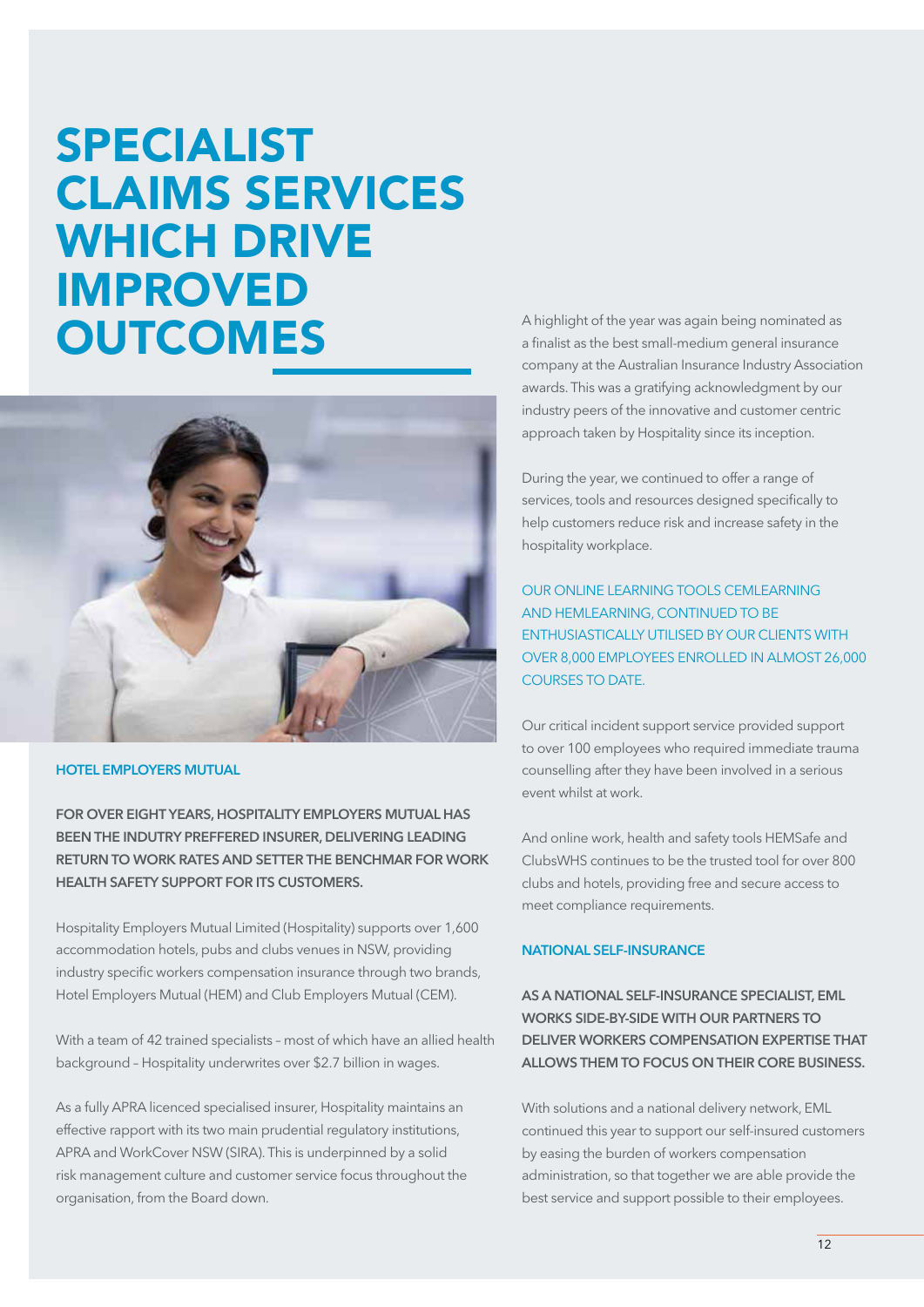DURING THE YEAR UNDER REVIEW, WE CONTINUED TO DEVELOP OUR WORKING RELATIONSHIP WITH ONE OF AUSTRALIA'S LARGEST EMPLOYERS, WOOLWORTHS. THIS RELATIONSHIP HAS HELPED MORE THAN 3,735 OF THEIR TEAM MEMBERS RETURN TO WORK IN THE YEAR UNDER REVIEW.

We have received great feedback from regulators, as they can see a very real partnership in EML working together with our clients, which is reflected in the improvement of outcomes. We have also received the same message from the actuaries who are demonstrating their confidence in their improvements through release of liabilities.

We welcomed George Weston Foods to our portfolio, as well as other employers where we have been able to provide specialised support for short-term needs, including covering case manager absences, return to work coordination, team leadership and project support for legislative change.

As part of EML's national expansion strategy, we opened two new offices in Brisbane and Perth CBD.

 Our self-insurance teams can now more easily integrate with our overall business, have full access to EML's technology and tools, as well as meet with customers.

#### EMLIFE

TAKING A FRESH APPROACH TO CLAIMS MANAGEMENT, EMLIFE'S CUSTOMER-CENTRIC MODEL DRIVES POSITIVE CLAIMS OUTCOMES WHILST ENHANCING THEIR PERFORMANCE CHALLENGES.

EMLife is EML's response to the challenges faced by the Australian life insurance industry in recent years with higher than expected volumes of claims, large claims losses, increasing customer expectations and regulatory scrutiny.



Launched in early 2016, EMLife leverages our long-established knowledge of case management and the exceptional skills and dedication of our people, to provide the solutions which help our life insurance customers deliver positive outcomes.

Offering third party claims management solutions to the Life industry EMLife is a joint venture between EML and MedHealth. As an Australian based provider of population health risk management advice, MedHealth brings over 30 years of experience in targeted health management services, strategies and solutions.

Combining our history of expertise and innovation, together we apply our proven strength and expertise to help our customer succeed in meeting their challenges.

EMLife takes a fresh approach to claims management, placing teams of experienced case managers and specialists into our client's offices under a 'white-labelled' arrangement.

WHILST IT IS FARLY DAYS, EMLIFE IS ALREADY SERVICING SEVERAL LARGE LIFE INSURERS, SUCCESSFULLY APPLIED OUR MODEL TO DELIVER CAPACITY AND CAPABILITY TO MANAGE DIFFICULT TAIL PORTFOLIOS, ENSURING OUR LIFE INDUSTRY CUSTOMERS HAVE POSITIVE SERVICE AND FINANCIAL RESULTS.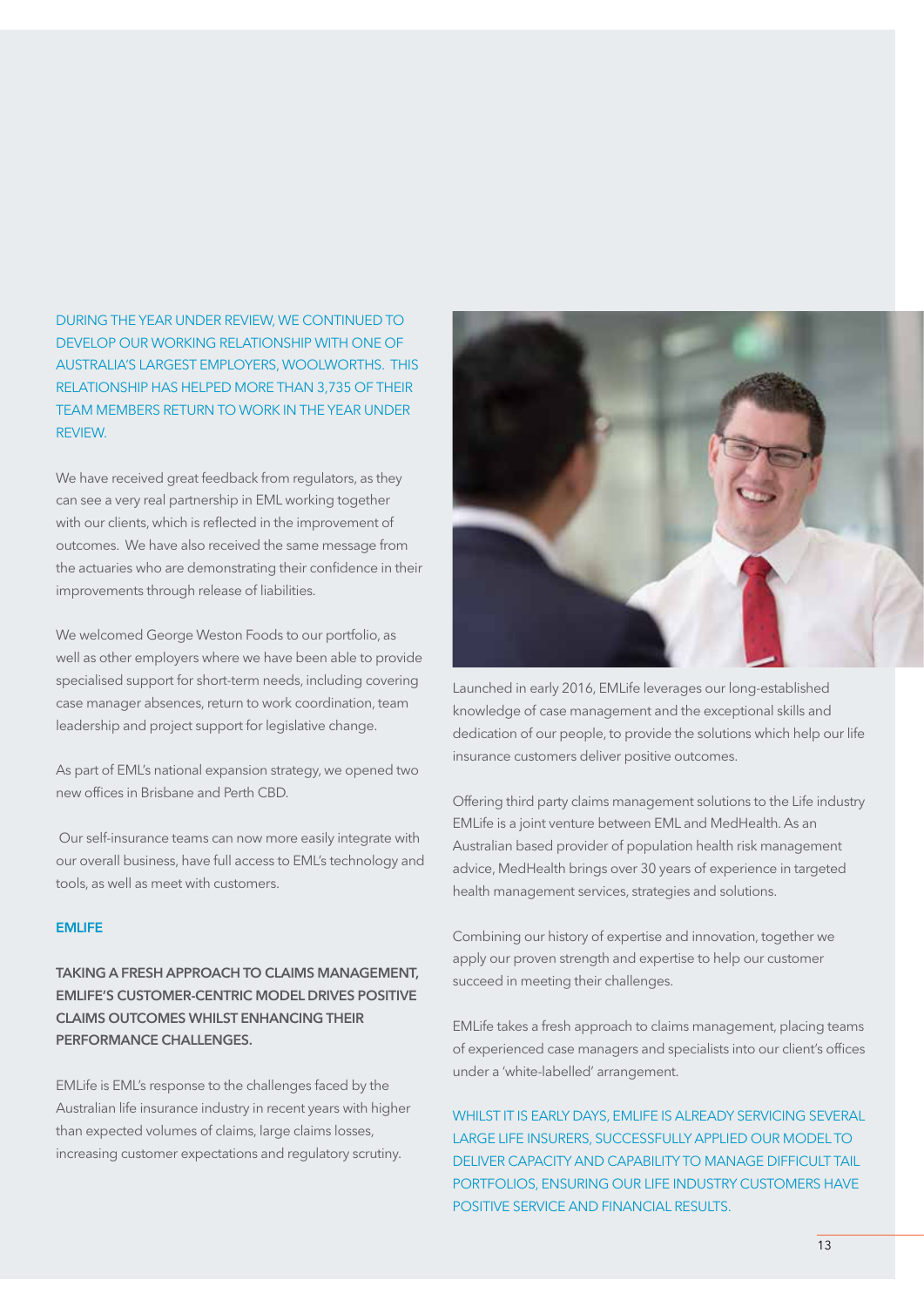### ONE ACCIDENT TOO MANY

IT ONLY TOOK A MOMENT FOR ONE WORKER'S LIFE TO CHANGE FOREVER AS A RESULT OF AN INJURY. AND IT TOOK ONLY ONE YEAR TO ENSURE THAT IT NEVER HAPPENS AGAIN.

Following a severe injury to an employee at a regional pub who was blinded by chemicals used in the beer line cleaning process, the team at Hospitality worked closely with Safework NSW and Bracton Group (an Australian based specialist in design and manufacturing of equipment and chemicals) to develop a cellar safety program for pubs and clubs.

"You can't help but feel absolutely devastated when a new claim comes in where the person has experienced a life altering injury," says Marilyn Jukes Risk Manager with Hospitality Employers Mutual.

"What's so inspiring about working at Hospitality and EML is we truly believe that we can make a difference," she says.

The risk management program co-funded through member benefits has resulted in over 300 venues across NSW receiving education of the potentially dangerous process of beer line cleaning.

Bracton Group were also awarded Best Workplace Health and Safety Solution at the 2016 Safework Awards for their efforts to develop a new noncorrosive chemical to reduce risk when cleaning beer lines.

Whilst it is early days still, Marilyn is confident that the training, increased awareness and nonhazardous chemicals, will ensure that serious injuries relating to this process in the Hospitality industry become a thing of the past.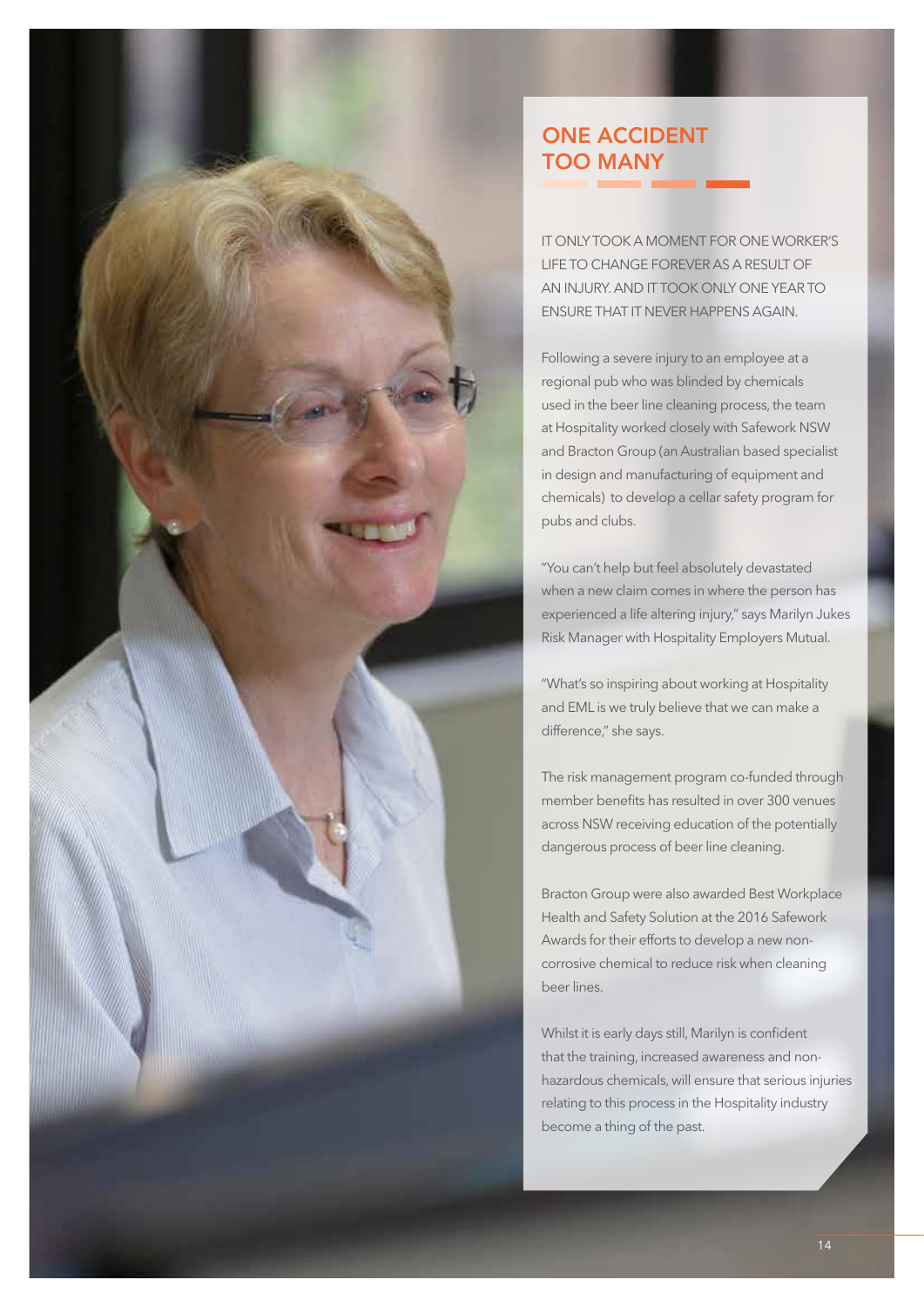### PIONEERING BETTER WAYS TO HELP PEOPLE

FORESIGHT BY DEFINITION IS CARING ABOUT FUTURE OUTCOMES, AND FOR EML'S STRATEGY AND INNOVATION MANAGER KAREN MUNK IT'S ALL ABOUT ENSURING EML CONTINUES TO LOOK FORWARD IN ITS SERVICE CAPABILITY.

"We are in a unique position as a business to have the backing of our Board and support of our members to fund world-class research that benefits EML, our customers and the schemes we operate in, plus contribute to our industry's knowledge," she says.

Over the past five years, Karen has built a network of some of Australia's leading experts who are helping EML to develop better ways to manage claims.

It's this body of work which saw several of Karen's projects nominated for awards in 2016 including the prestigious icare Case Awards and 2016 Australian Insurance Industry Awards.

Karen and her co-research partners from Sydney University and Monash University have presented their papers at the 2016 IFDM International Forum of Disability in Malaysia.

"To be able to take the work funded by our mutual and be able to share with leading experts in Australia and around the world and help promote continuous investment in evidence-based research, is really humbling and empowers us to do more to improve the care of workers," said Karen.